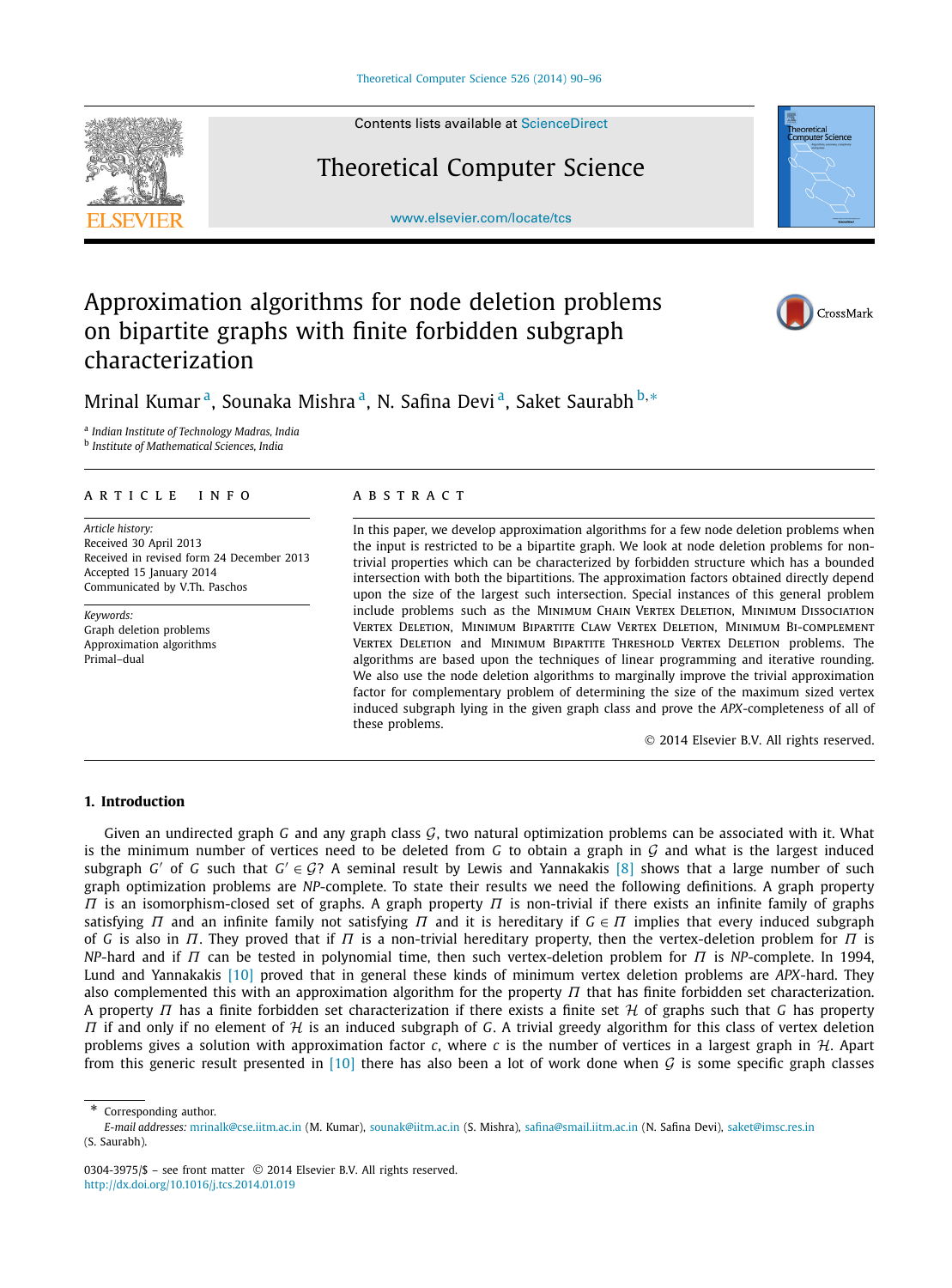like independent sets, forests and bipartite graphs. For example MINIMUM VERTEX COVER – when  $G$  is independent sets and MINIMUM FEEDBACK VERTEX SET – when G is forests admit factor 2 approximating algorithm [\[13,2\].](#page-6-0) When G is bipartite graphs, we get Minimum Odd Cycle Transversal which is known to admit *O(*log*n)* factor approximation [\[13\].](#page-6-0) On the other hand, all the corresponding maximization problems MAXIMUM INDEPENDENT SET, MAXIMUM INDUCED FOREST and MAXIMUM INDUCED BIPARTITE SUBGRAPH are known to be hard to approximate within a factor of *n*<sup>1−€</sup>, for any  $\epsilon > 0$  [\[13,5\].](#page-6-0)

In this paper, we will talk about non-trivial hereditary properties which are characterized by a finite set  $H$  of forbidden induced subgraphs which have the following property on bipartite graphs. The number of vertices that induces each graph structure  $H \in \mathcal{H}$  is at most 2k, for a fixed k and for any bipartite graph  $G = (A \cup B, E)$ , if G has an induced subgraph  $G[S]$ isomorphic to a graph  $H \in H$ , then it is such that  $|A \cap S| = |B \cap S| = k$ . We refer to such properties as  $\Pi_{k,k}$ . We also restrict ourselves to the case where our input is always a bipartite graph. We call the node deletion problem for such a property as Minimum *Πk,<sup>k</sup>* Vertex Deletion and the complementary problem of finding the maximum sized vertex induced subgraph belonging to the class *Πk,<sup>k</sup>* as Maximum *Πk,<sup>k</sup>* Subgraph. A slightly more generalized case of the above case will be when the forbidden structures for the class *Π* do not have equal intersections with the two bipartitions but contain at most *k*<sup>1</sup> vertices from one bipartition and at most  $k_2$  vertices from the other one, for some constants  $k_1$ ,  $k_2$ . In this case, we write the class *Π* as  $\Pi_{k_1,k_2}$ . The corresponding node deletion problem will be called Minimum  $\Pi_{k_1,k_2}$  Vertex Deletion and the maximization problem will be called Maximum *Π<sup>k</sup>*1*,k*<sup>2</sup> Subgraph. The formal definitions of the two problems for this class of graphs are given as follows.

- Minimum  $\Pi_{k_1,k_2}$  Vertex Deletion: Given a bipartite graph  $G = (V, E)$  and a weight function  $w: V \to \mathbb{Q}^+$ , find a set  $S \subseteq V$  of minimum weight  $w(S) = \sum_{v \in S} w(v)$  such that  $G[V \setminus S]$  is in class  $\Pi_{k_1,k_2}$ .
- Maximum  $\Pi_{k_1,k_2}$  Subgraph: Given a bipartite graph  $G=(V,E)$  and a weight function  $w:V\to\mathbb{Q}^+$ , find a set  $S\subseteq V$  of  $maximum$  weight  $w(S) = \sum_{v \in S} w(v)$  such that  $G[S]$  is in class  $\Pi_{k_1,k_2}$ .

Let *Π* be any non-trivial graph property with a finite forbidden subgraph characterization and let *c* be the size of a largest forbidden subgraph for this property. Then *Π* restricted to bipartite graphs becomes  $\Pi_{k_1,k_2}$ , where  $0 < k_1 < c$  and  $0 < k_2 < c$ . This motivates us to look for algorithms with better approximation factor for these problems on bipartite graphs. For the ease of presentation, the algorithms in the paper are described considering the case where  $k_1 = k_2$ , but can be easily extended to the case of  $k_1 \neq k_2$ . Our algorithms in this general setup can be adapted to many particular graph classes on bipartite graphs. A brief enumeration is given below.

1. *Chain graph*: A bipartite graph  $G = (A \cup B, E)$  is called a chain graph if there exists an ordering  $\langle v_1, v_2, \ldots, v_n \rangle$  of the vertices in *A* such that  $N(v_1) \subseteq N(v_2) \subseteq \cdots \subseteq N(v_n)$ . Chain graphs were introduced in [\[7,14\]](#page-6-0) and proved to be *NP*-complete [\[14\].](#page-6-0) This class of bipartite graphs has many characterizations including a finite forbidden subgraph characterization. It is known that a bipartite graph is chain if and only if *G* is  $\{2K_2\}$ -free [\[14\],](#page-6-0) where  $\longrightarrow$  is  $2K_2$ . This is a

special case of *Π*2*,*2. Based on this characterization, we consider the following problems related to chain graphs which are special cases of the above mentioned optimization problems with  $\mathcal{H} = \{2K_2\}$ .

- MINIMUM CHAIN VERTEX DELETION: Given a bipartite graph  $G = (V, E)$  and a weight function  $w: V \to \mathbb{Q}^+$ , find a set *S* ⊆ *V* of minimum weight  $w(S) = \sum_{v \in S} w(v)$  such that *G*[*V* \ *S*] is a chain graph.
- Maximum Induced Chain Subgraph: Given a bipartite graph  $G = (V, E)$  and a weight function  $w: V \to \mathbb{Q}^+$ , find a set *S* ⊆ *V* of maximum weight  $w(S) = \sum_{v \in S} w(v)$  such that *G*[*S*] is a chain graph.
- 2. *Dissociation number*: Dissociation number of a graph is the minimum number of vertices to be deleted such that the remaining graph has maximum degree 1. It is known that finding the dissociation number of a graph *G* is *NP*-complete even when restricted to bipartite graphs [\[8\].](#page-6-0) It is known that a graph *G* has maximum degree at most 1 if and only if *G* is  $\{C_3, P_3\}$ -free, where  $C_3$  and  $P_3$  are simple cycle and simple path with 3 vertices, respectively. Therefore, a bipartite graph *G* is of maximum degree at most 1 if and only if *G* is {*P*3}-free. Hence, this is a case of *Π*1*,*2. We consider the approximability of the following optimization problems associated with dissociation number of a bipartite graph which are special cases of MINIMUM  $\Pi_{k_1,k_2}$  VERTEX DELETION and MAXIMUM  $\Pi_{k_1,k_2}$  SUBGRAPH with  $\mathcal{H} = \{P_3\}$ .
	- MINIMUM DISSOCIATION VERTEX DELETION: Given a bipartite graph  $G = (V, E)$  and a weight function  $w: V \to \mathbb{Q}^+$ , find a set *S*  $\subseteq$  *V* of minimum weight  $w(S) = \sum_{v \in S} w(v)$  such that degree of each vertex in *G*[*V* \ *S*] is at most 1.
	- Maximum Induced Dissociation Subgraph: Given a bipartite graph  $G = (V, E)$  and a weight function  $w: V \to \mathbb{Q}^+,$ find a set *S* ⊆ *V* of maximum weight  $w(S) = \sum_{v \in S} w(v)$  such that *G*[*S*] is of maximum degree at most 1.
- 3. *Bipartite claw-free graph*: In literature, the complete bipartite graph *K*1*,*<sup>3</sup> is known as claw. A bipartite graph is claw-free if it does not contain an induced graph  $K_{1,3}$ . This is a  $\Pi_{1,3}$  property. The optimization problems related to claw-free bipartite graphs given below are known to be *NP*-complete [\[8\].](#page-6-0)
	- MINIMUM BIPARTITE CLAW VERTEX DELETION: Given a bipartite graph  $G = (V, E)$  and a weight function  $w: V \to \mathbb{Q}^+,$ find a set *S* ⊆ *V* of minimum weight  $w(S) = \sum_{v \in S} w(v)$  such that *G*[*V* \ *S*] is claw-free.
	- Maximum Induced Bipartite Claw-Free Subgraph: Given a bipartite graph  $G = (V, E)$  and a weight function  $w: V \to$  $\mathbb{Q}^+$ , find a set  $S \subseteq V$  of maximum weight  $w(S) = \sum_{v \in S} w(v)$  such that  $G[S]$  is claw-free.
- 4. *Bi-complement reducible graph*: A bipartite graph is said to be *bi-complement reducible graph* if and only if *G* is  ${fStar}_{1,2,3}$ , *Sun<sub>4</sub>*,  $P_7$ }-free [\[9\],](#page-6-0) where  $\overleftrightarrow{\cdot}$  is *Star*<sub>123</sub> and  $\overleftrightarrow{\cdot}$  is *Sun<sub>4</sub>*. Here *Sun<sub>4</sub>* gives rise to the maximum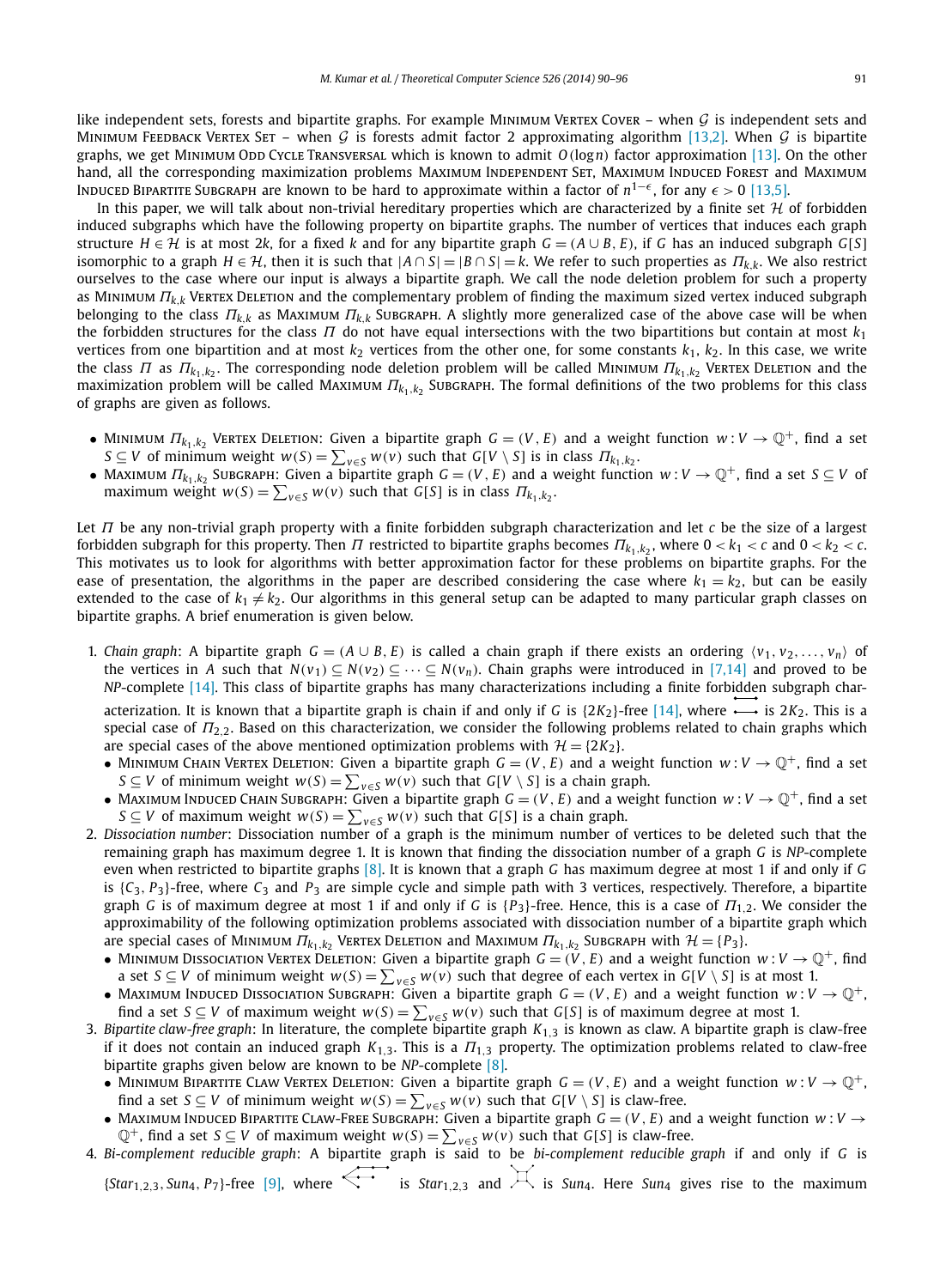intersection with both the sets of a bipartition and hence this is a *Π*4*,*<sup>4</sup> property. Based on this finite forbidden subgraph characterization we define the following related problems.

- MINIMUM BI-COMPLEMENT VERTEX DELETION: Given a bipartite graph  $G = (V, E)$  and a weight function  $w: V \to \mathbb{Q}^+,$ find a set *S* ⊆ *V* of minimum weight  $w(S) = \sum_{v \in S} w(v)$  such that *G*[*V* \ *S*] is a bi-complement reducible graph.
- Maximum Induced Bi-complement Subgraph: Given a bipartite graph  $G = (V, E)$  and a weight function  $w: V \to \mathbb{Q}^+$ , find a set *S* ⊆ *V* of maximum weight  $w(S) = \sum_{v \in S} w(v)$  such that *G*[*S*] is bi-complement reducible graph.
- 5. *Bipartite threshold graph*: A bipartite graph is said to be a *threshold* graph if and only if *G* is {2*K*2*, P*4*, C*4}-free [\[4\].](#page-6-0) This is also a case of *Π*2*,*<sup>2</sup> like the chain graphs. For this graph class, we consider the following problems.
	- MINIMUM BIPARTITE THRESHOLD VERTEX DELETION: Given a bipartite graph  $G = (V, E)$  and a weight function  $w: V \rightarrow$  $\mathbb{Q}^+$ , find a set *S* ⊆ *V* of minimum weight *w*(*S*) =  $\sum_{v \in S} w(v)$  such that *G*[*V* \ *S*] is threshold graph.
	- MAXIMUM INDUCED BIPARTITE THRESHOLD SUBGRAPH: Given a bipartite graph  $G = (V, E)$  and a weight function  $w: V \to$ Q<sup>+</sup>, find a set *S* ⊆ *V* of maximum weight  $w(S) = \sum_{v \in S} w(v)$  such that *G*[*S*] is a threshold graph.

The *NP*-completeness of all the above mentioned problems follows from the generic result for node deletion problems on bipartite graphs due to Yannakakis [\[14\].](#page-6-0) For unweighted Minimum *Π<sup>k</sup>*1*,k*<sup>2</sup> Vertex Deletion, the greedy algorithm for general graphs  $[10]$  (due to the finite forbidden subgraph characterization) gives rise to a  $k_1 + k_2$  factor approximation algorithm. However, the approximability of this problem has been improved only for a few cases. Mishra et al. [\[11\]](#page-6-0) use a primal–dual approach to give a 2-approximation to MINIMUM CHAIN VERTEX DELETION and a 1.5-approximation to MAXIMUM INDUCED Chain Subgraph. Also, both the problems are shown to be *APX*-complete. Fujito [\[6\]](#page-6-0) gives a 2-approximation to Minimum Dissociation Vertex Deletion in general graphs using local ratio technique and Tu and Yang [\[12\]](#page-6-0) give a 1.57-approximation in cubic graphs. The approximability of the other mentioned problems remain unknown to the best of our knowledge.

Our results are applicable to all of the above mentioned graph classes. We present the algorithms in general and mention the particular approximation factors for all of the above classes. The algorithm for node deletion problems uses the technique of iterative rounding applied to a linear integer programming formulation based on the finite forbidden subgraph characterization of the corresponding graph classes. We first show that a simple rounding of an optimal solution for a linear program gives a *(k*+1*)* approximate solution where 2*k* is the number of vertices in the maximum sized forbidden subgraph. We further use iterative rounding and improve this algorithm to obtain an approximation factor *k*.

In this paper we shall use the following notations. Given a bipartite graph  $G = (A \cup B, E)$ , we sometime denote the vertex set of G as V ( $V = A \cup B$ ). We denote a vertex weighted graph as a pair (G, w), where  $G = (V, E)$  is a simple graph and *w* : *V* →  $\mathbb{Q}^+$ . Unless otherwise mentioned, we use  $n = |V|$  and  $m = |E|$ . The weight of a vertex  $v \in V$  is denoted by  $w(v)$ and weight of a set of vertices  $S \subseteq V$  by  $w(S) = \sum_{v \in S} w(v)$ .  $P_n$  is a simple path with n vertices,  $C_n$  is a simple cycle with *n* vertices and *Kp,<sup>q</sup>* is a complete bipartite graph with *p* vertices in one bipartition and *q* vertices in other bipartition.

The organization of the paper is as follows. Section 2 contains the algorithm for Minimum *Πk,<sup>k</sup>* Vertex Deletion and a simple factor 2− <sup>1</sup> *<sup>k</sup>* approximation algorithm for the Maximum *Πk,<sup>k</sup>* Subgraph which is essentially based upon the algorithm for the corresponding node deletion problems. Section [3](#page-5-0) consists of results for *APX*-completeness of the problems. We conclude with some further directions and open problems in Section [4.](#page-6-0)

### **2. Approximation algorithms**

#### *2.1. Minimum Πk,<sup>k</sup> vertex deletion*

In this section we design a *k*-approximation algorithm for Minimum *Πk,<sup>k</sup>* Vertex Deletion for *k* - 2 based on iterative rounding. In a given bipartite graph  $G = (A \cup B, E)$ , let  $K = \{T_1, T_2, \ldots, T_l\}$  be the set of all induced subgraphs of *G* that are isomorphic to the forbidden graph structures. For convenience, we shall call any forbidden induced subgraph as a *T*-structure. It can be observed that *l*, the number of *T*-structures in *G*, can be at most  $\binom{|A|}{k} + \binom{|B|}{k}$ , which is polynomial in *n* and exponential in k. Each  $T_i$  can be represented as a set of 2k vertices  $\{a_1, a_2, \ldots, a_k, b_1, b_2, \ldots, b_k\}$ , where  $a_i \in A$  and *bi* ∈ *B* for each *i* = 1*,...,k*. This representation is consistent as any set of 2*k* vertices can induce at most one *T* -structure.

We assume that every vertex  $v$  is in some  $T_i$  else, we remove  $v$  from *G*. Based on this understanding, for a given graph *G* = (*V*, *E*) and a weight function *w* : *V* →  $\mathbb{Q}^+$ , MINIMUM  $\Pi_{k,k}$  VERTEX DELETION can be formulated as an integer linear program as follows:

*ILP*(*G*, *w*): Minimize 
$$
\sum_{v \in V} w(v)x_v
$$
  
Subject to  $\sum_{v \in T_j} x_v \ge 1$ ,  $1 \le j \le l$ ,  
 $x_v \in \{0, 1\}$ ,  $\forall v \in V$ .

The linear program relaxation *LP(G, w)* of this problem and its dual *DLP(G, w)* are as given below.

*LP*(*G*, *w*): Minimize 
$$
\sum_{v \in V} w(v)x_v
$$
  
Subject to  $\sum_{v \in T_j} x_v \ge 1$ ,  $1 \le j \le l$ ,  
 $x_v \ge 0$ ,  $\forall v \in V$ .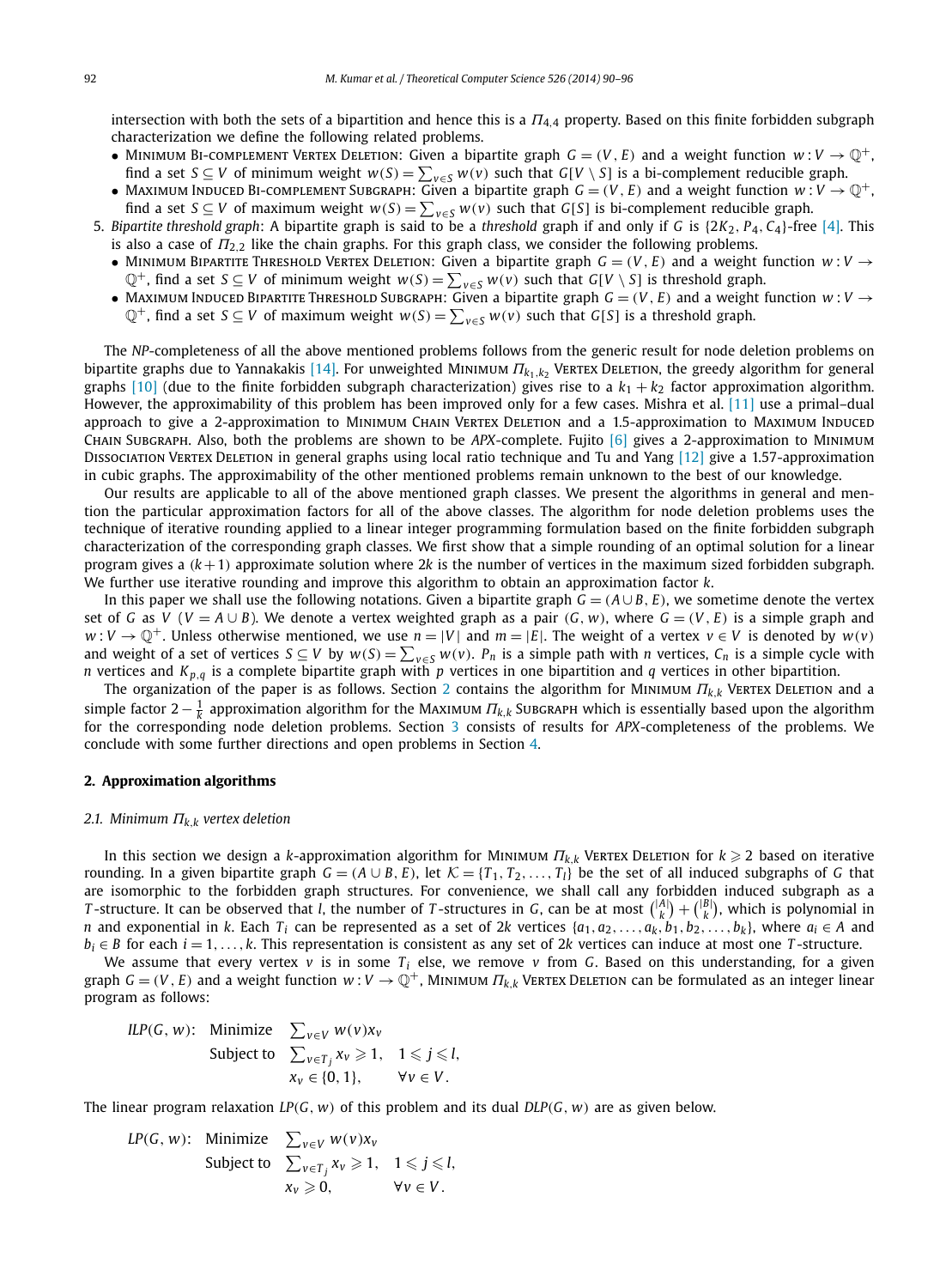<span id="page-3-0"></span>*DLP*(*G*, *w*): Maximize  $\sum_{j=1}^{l} y_j$ Subject to  $\sum_{j: v \in T_j} y_j \leq w(v)$ ,  $\forall v \in V$ ,  $y_j \geqslant 0,$   $1 \leqslant j \leqslant l.$ 

Using this linear program formulation we design an approximation algorithm for the Minimum *Πk,<sup>k</sup>* Vertex Deletion. To compute the approximation factor we will use the following *αβ*-relaxed complementary slackness conditions:

**Primal:** Let  $\alpha \geqslant 1$ . For each  $v \in V$ , either  $x_v = 0$  or  $\frac{w(v)}{\alpha} \leqslant \sum_{j: v \in T_j} y_j \leqslant w(v)$ . **Dual:** Let  $\beta \geqslant 1$ . For each  $1 \leqslant j \leqslant l$ , either  $y_j = 0$  or  $1 \leqslant \sum_{v \in T_j} x_v \leqslant \beta$ .

**Proposition 2.1.** (See [\[13\].](#page-6-0)) If x and y are primal and dual feasible solutions for LP(G, w) and DLP(G, w), respectively, satisfying the  $\alpha$   $\beta$ -relaxed complementary slackness conditions stated as above then  $\sum_{v\in V}w(v)x_v\leqslant \alpha\beta\sum_{j=1}^k y_j.$ 

We design a *k*-approximation algorithm for Minimum *Πk,<sup>k</sup>* Vertex Deletion for *k* - 2, based on iterative rounding procedure. In each iteration, we solve *LP(G, w)* and include the vertices for which the associated variables have value at least  $\frac{1}{k}$  and remove these vertices from the graph. In this smaller graph, we also remove the vertices which are not in any  $T$ -structure. We continue with this iterative process till the graph is empty or all the variabl *LP*(*G*, *w*) have value less than  $\frac{1}{k}$ . In the latter case, we include all the vertices in the solution set which have non-zero value in the vertex set *B*. We formally express this algorithm as follows.

**Algorithm 1:** *k*-Approximation Algorithm for Minimum *Πk,<sup>k</sup>* Vertex Deletion **Input**: A bipartite graph *G* =  $(A \cup B, E)$  and  $w : A \cup B \rightarrow \mathbb{Q}^+$ ; **Output**:Asolution *S* to Minimum *Πk,<sup>k</sup>* Vertex Deletion for *G*;  $S = \emptyset$ ; Compute an optimal solution *x* for *LP(G, w)*; Compute the set  $P_{(G,w)}(x) = \{v \in V \mid x_v \geq \frac{1}{k}\};$ **while** *G* is not empty and  $P_{(G, w)}(x) \neq \emptyset$  **do** *S* = *S* ∪ *P*<sub>(*G,w*)(*x*);</sub>  $G = G[(A \cup B) - P(G, w)(x)];$ Remove all the vertices which are not in any *T* -structure of *G* and call this new smaller graph as *G*; Compute an optimal solution *x* to *LP*(*G*, *w*) and compute the set  $P_{(G,w)}(x)$ ; **end if** *G is not empty* **then** | Compute the set *P*<sub>*(G,w)*</sub>(*x*) = {*v* ∈ *V* | *x<sub><i>v*</sub> > 0 and *v* ∈ *B*}; **end** *S* = *S* ∪ *P*<sub>(*G,w*)(*x*);</sub> Return *S*;

First, we show that the set *S* returned by Algorithm 1 is a solution to Minimum *Πk,<sup>k</sup>* Vertex Deletion.

**Lemma 2.2.** *The set S returned by Algorithm* 1 *is a solution to* Minimum *Πk,<sup>k</sup>* Vertex Deletion *for G.*

**Proof.** We claim that the set *S* returned by Algorithm 1 is a solution to Minimum *Πk,<sup>k</sup>* Vertex Deletion. Let the while loop in the algorithm make *t* loops. Let  $P_i$  be the set of vertices, given by  $P_{(G_i, w)}(x)$ , that are included into the solution set *S* in the *i*th execution of the while loop. Also in each execution of the while loop the algorithm deletes few more vertices from the graph *G*. Let *Zi* be the set of these vertices which are deleted from the graph without being included in the solution set *S* during the *i*th execution of the while loop. Then from the algorithm, there is no *T*-structure in  $G[\bigcup_{i=1}^{t} Z_i]$ .

If the algorithm terminates with *G* as an empty graph at the end of while loop then  $S = \bigcup_{i=1}^t P_i$  is a solution to MINIMUM *Π*<sub>*k*,*k*</sub> VERTEX DELETION for *G* as *S* ∩ *T*<sub>j</sub>  $\neq$  Ø, for all *T*<sub>j</sub> ∈ *K*. Suppose *G* is not an empty graph at the end of while loop and  $x_v < \frac{1}{k}$ , for all  $v \in V$ . Let  $T_j = \{a_1, a_2, ..., a_k, b_1, b_2, ..., b_k\}$  be a T-structure in G with  $a_i \in A$  and  $b_i \in B$  for  $1$  ≤  $i$  ≤  $k$ . Clearly, at least one of { $x_{b_i}$ :  $1$  ≤  $i$  ≤  $k$ } is strictly positive, otherwise  $\sum_{t\in T_j}x_t$  < 1. Hence after the while loop, the set  $P_{(G,w)}(x) = \{v \in V \mid x_v > 0 \text{ and } v \in B\}$  has nonempty intersection with each T-structure in G. Hence S is a solution to MINIMUM  $\Pi_{k,k}$  Vertex Deletion.  $□$ 

**Theorem 1.** *Algorithm* 1 *is a k-approximation algorithm for* Minimum *Πk,<sup>k</sup>* Vertex Deletion*.*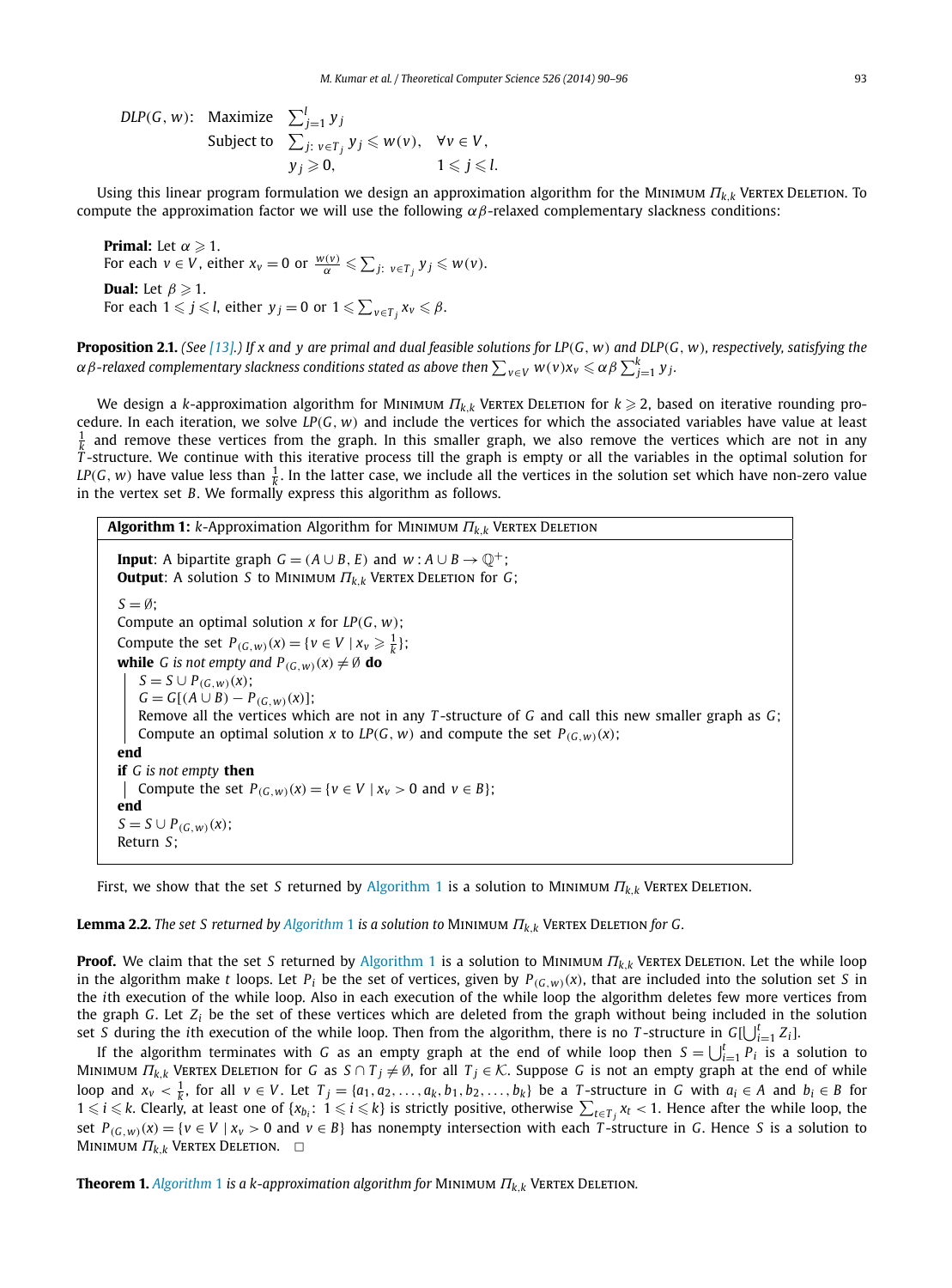<span id="page-4-0"></span>**Proof.** Let *(G, <sup>w</sup>)* be a given weighted graph. Let *<sup>S</sup>*<sup>∗</sup> be a minimum weight solution to Minimum *Πk,<sup>k</sup>* Vertex Deletion and *<sup>S</sup>* be the set returned by the algorithm.

We give a proof by induction on the number of iterations (or the number of times we solve *LP(G, w)*) of the algorithm.

**Base case:**  $w(S) \leq kw(S^*)$  for all weighted graphs  $(G, w)$  for which [Algorithm 1](#page-3-0) makes exactly one iteration.

We prove this by considering two cases based on whether  $P_{(G,w)}(x)$  is empty or not. Suppose  $P_{(G,w)}(x) \neq \emptyset$ . Since  $S = P_{(G,w)}(x)$ ,  $w(S) = \sum_{v \in S} w(v) \leq k \sum_{v \in S} w(v) x_v \leq k w(S^*)$ . For the other case, assume that  $P_{(G,w)}(x) = \emptyset$ . Here  $w(S) \leq$  $kw(S^*)$  because the solutions  $\chi_S$  and the optimal dual solution *y* satisfy the relaxed complementary slackness conditions with  $\alpha = 1$  and  $\beta = k$ . Since the input graph is a bipartite graph and *S* contains vertices only from *B*,  $|S \cap T_i| \le k$ , for all  $y_i > 0$ .

**Induction hypothesis:** For some fixed positive integer  $t \ge 1$ , we assume that  $w(S) \le kw(S^*)$  for all weighted graphs  $(G, w)$ for which [Algorithm 1](#page-3-0) makes exactly *t* iterations.

**Induction step:** We show that,  $w(S) \leq kw(S^*)$  for all weighted graphs  $(G, w)$  for which [Algorithm 1](#page-3-0) makes exactly  $t + 1$ iterations.

Let *x* be an optimal solution for  $LP(G, w)$  in the first iteration of the algorithm for the weighted graph  $(G, w)$ . Let  $P_1 = \{v \in V \mid x_v \geq \frac{1}{k}\}\.$  *P*<sub>1</sub> is nonempty as the algorithm makes more than one iteration. Now the input for the second iteration is  $(G', w')$  where  $G' = G[V - P_1]$  and  $w'(v) = w(v)$ , for all  $v \in V - P_1$ . Clearly, for the input  $(G', w')$  [Algorithm 1](#page-3-0) takes exactly *t* iterations. Let  $S' = S \setminus P_1$  be the solution to MINIMUM  $\Pi_{k,k}$  VERTEX DELETION for  $(G', w')$  obtained from [Algorithm 1](#page-3-0) and  $S^*$  be an optimal solution to  $LP(G', w')$ . By induction hypothesis, we have  $w(S') \leq k w(S^*)$ .

Since  $S^*$  is a feasible integral solution for  $LP(G, w)$ ,  $w(S^*) \ge \sum_{v \in V} w(v) x_v = \sum_{v \in P_1} w(v) x_v + \sum_{v \in V - P_1} w(v) x_v \ge$  $\frac{1}{k} w(P_1) + \sum_{v \in V - P_1} w(v) x_v$ .

The vector x' defined as  $x'(v) = x(v)$ , for  $v \in V - P_1$ , is a feasible solution for  $LP(G', w')$ . Therefore,  $w(x')$ The vector x' defined as  $x'(v) = x(v)$ , for  $v \in V - P_1$ , is a feasible solution for *LP*(*G'*, *w'*). Therefore,  $w(x') = \sum_{v \in V - P_1} w(v)x_v \geq w(S^*) \geq \frac{1}{V}w(S')$ . Now  $w(S^*) \geq \frac{1}{V}w(P_1) + \frac{1}{V}w(S') = \frac{1}{V}w(S)$ . Hence  $w(S) \leq kw(S^*)$ .  $v \in V - P_1$   $w(v)x_v \geq w(S^*) \geq \frac{1}{k}w(S')$ . Now  $w(S^*) \geq \frac{1}{k}w(P_1) + \frac{1}{k}w(S') = \frac{1}{k}w(S)$ . Hence  $w(S) \leq kw(S^*)$ .  $\Box$ 

For  $k_1 \neq k_2$ , the computation of  $P_{(G,w)}(x)$  in each iteration inside the while loop can be modified as  $P_{(G,w)}(x) = \{v \in G\}$ *V* |  $x_v \ge \frac{1}{\alpha}$ }, where  $\alpha = \max\{k_1, k_2\}$ , to get an approximation algorithm for Minimum *Π*<sub>*k*1</sub>, *k*<sub>2</sub> Vertex Deletion. Similarly, modifying the proof of the above theorem by replacing *k* with *α* throughout will give an approximation factor of *α*.

**Theorem 2.** *[Algorithm](#page-3-0)* 1 *is an α*-approximation algorithm for MINIMUM  $\Pi_{k_1,k_2}$  VERTEX DELETION, where  $\alpha = \max\{k_1, k_2\}$ .

From [Algorithm 1,](#page-3-0) [Theorems 1 and 2](#page-3-0) we have the following theorem.

**Theorem 3.** Minimum Chain Vertex Deletion*,* Minimum Dissociation Vertex Deletion *and* Minimum Bipartite Threshold Vertex Deletion *are approximable within a factor of* 2*.* Minimum Bipartite Claw Vertex Deletion *is approximable within a factor of* 3*.* Minimum Bi-Complement Vertex Deletion *is approximable within a factor of* 4*.*

#### *2.2. Maximum Πk,<sup>k</sup> subgraph*

Using the vertex deletion algorithms developed so far, we improve the approximation factor to 2  $-\frac{1}{k}$ , where *k* is the approximation factor of the corresponding vertex deletion algorithm. It should be observed that for any non-trivial hereditary property in a bipartite graph, the finite forbidden characterization cannot contain an independent set. An independent set in the set of forbidden subgraphs would imply that the maximum size of the bipartitions is bounded, hence contradicting the non-triviality. Therefore, returning one of the bipartitions will give a factor 2 approximation algorithm for Maximum  $\Pi_{k,k}$  Subgraph, for  $k \geqslant 2$ .

**Input**: A bipartite graph  $G = (A \cup B, E)$ ,  $w : A \cup B \rightarrow \mathbb{Q}^+$  and a graph class G which is in  $\Pi_{k,k}$  (characterized by finite forbidden structures);

**Output:** A vertex set *S* such that  $G[S]$  is in the graph class  $G$ ;

Compute a solution *P* to Minimum *Πk,<sup>k</sup>* Vertex Deletion for *G* using [Algorithm 1;](#page-3-0)  $S = \arg\max\{w((A \cup B) - P), w(A), w(B)\}$  (Gives a set with the max argument); Return *S*;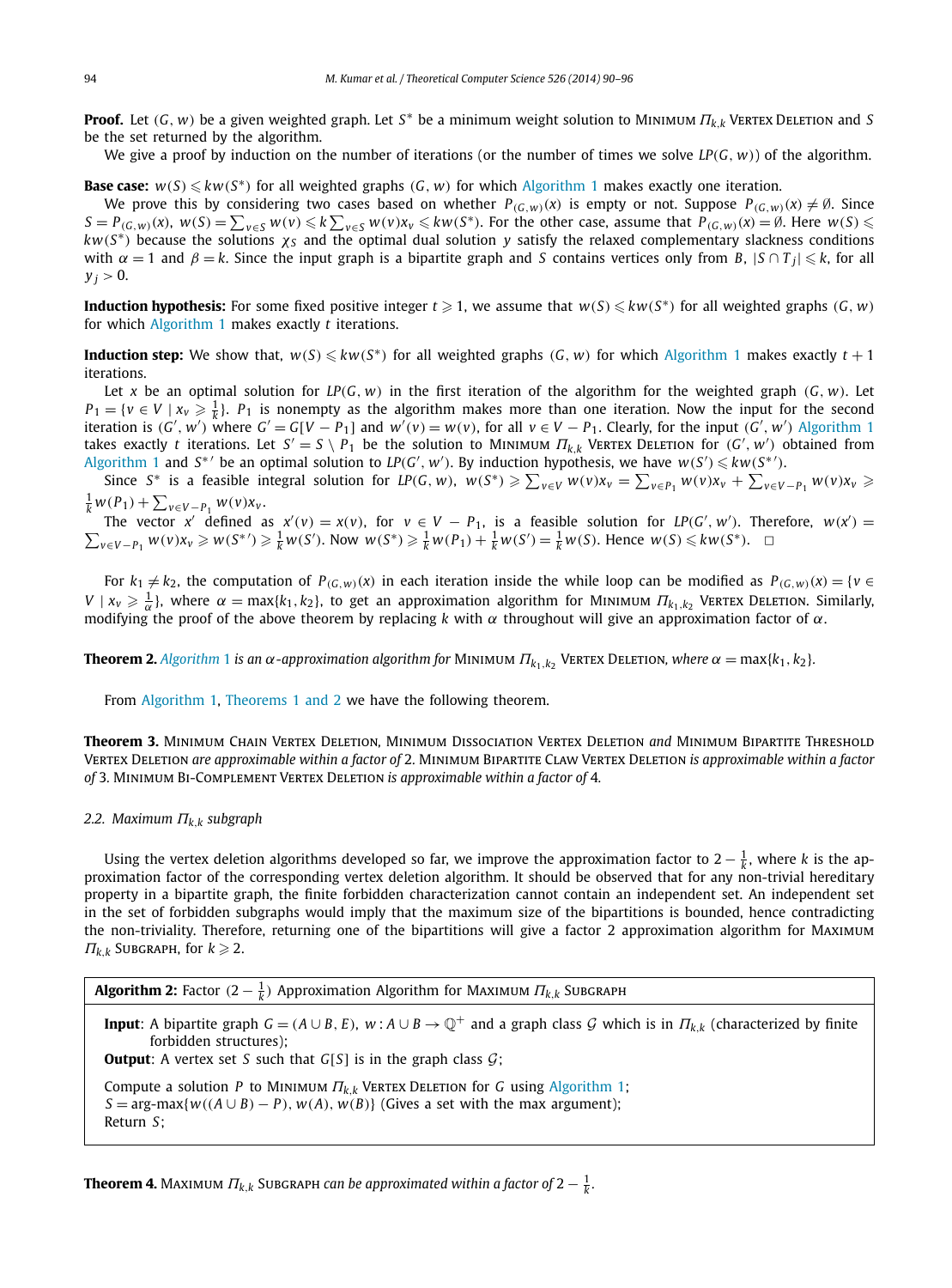<span id="page-5-0"></span>**Proof.** Let *S* be the set returned by [Algorithm 2.](#page-4-0) Clearly *S* is a feasible solution as *G*[*S*] is a graph in class *G*. We know that  $w(P) \leq kw(P_0)$ , where  $P_0$  is an optimal number of vertices to be deleted from *G* such that the resulting graph is in graph class G. Also  $S_0 = (A \cup B) - P_0$  is an optimal solution for MAXIMUM  $\Pi_{k,k}$  SUBGRAPH for the given input. Since  $w(P) \leq k w(P_0)$ , we have  $w(V) - w(S) \le k[w(V) - w(S_0)]$ . From this inequality we have  $k \frac{w(S_0)}{w(S)} \le 1 + (k-1) \frac{w(V)}{w(S)}$ . Since  $w(V) \le 2w(S)$ , we have  $\frac{w(S_0)}{w(S)} \leq 2 - \frac{1}{k}$ .  $\Box$ 

The arguments given in the proof of the above theorem can be modified to obtain results for MAXIMUM  $\Pi_{k_1,k_2}$  SUBGRAPH, by replacing *k* with  $max\{k_1, k_2\}$  in the proof.

**Theorem 5.** Maximum  $\Pi_{k_1,k_2}$  Subgraph can be approximated within a factor of 2  $-\frac{1}{\alpha}$ , where  $\alpha = \max\{k_1,k_2\}$ .

From [Theorems 4 and 5,](#page-4-0) we have

**Theorem 6.** Maximum Induced Chain Subgraph*,* Maximum Induced Dissociation Subgraph *and* Maximum Induced Bipartite Tнкеѕно∟d Suвскарн are approximable within a factor of  $\frac{3}{2}$ . Махıмим Induced Bıрактıте С∟аw Suвскарн is approximable within a factor of  $\frac{5}{3}$ . Maximum Induced Bi-Complement Subgraph is approximable within a factor of  $\frac{7}{4}$ .

## **3. Hardness results**

In this section, we give lower bound results on approximation factors for unweighted versions of Minimum Chain Vertex DELETION and MAXIMUM INDUCED CHAIN SUBGRAPH. These lower bounds are obtained by establishing reductions from other problems with known lower bounds. First, we state a known result on Maximum 3SAT.

**Lemma 3.1.** (See [\[1\].](#page-6-0)) If NP  $\subseteq$  PCP(logn, 1), then there exist an integer  $k\geqslant 3$  and a positive constant c such that there is a reduction  $\tau$ *from* SAT *to* Maximum 3SAT *that ensures the following for some fixed*  $\epsilon > 0$ *.* 

- For a given instance  $\phi$  of SAT,  $\tau$  constructs an instance  $\tau(\phi)$  of MAXIMUM 3SAT with  $N = kn^c + (k-2)2^kn^c$  boolean variables *and*  $M = (k - 2)2^{k}n^{c}$  *clauses.*
- $\phi \in SAT \Longrightarrow$  Maximum 3SAT $(\tau(\phi)) = (k-2)2^k n^c$ ,  $\phi \notin \text{SAT} \Longrightarrow \text{Maximum } 3\text{SAT}(\tau(\phi)) < \frac{1}{1+\epsilon}(k-2)2^k n^c.$
- *If*  $\phi \notin$  SAT, then at least  $\frac{n^c}{2}$  clauses of  $\tau(\phi)$  are not satisfied.

In [\[14\],](#page-6-0) Yannakakis proved that MINIMUM CHAIN VERTEX DELETION is *NP*-complete by establishing a reduction from 3SAT. Given an instance *φ* (with *m* clauses and *n* variables) of 3SAT this reduction constructs a bipartite graph *G(φ)* with *(*4*n* + 6*m* + 2*)* vertices, an instance of Minimum Chain Vertex Deletion, with the following property.

- $\phi \in 3SAT \Longrightarrow$  Minimum Chain Vertex Deletion $(G(\phi)) = n + 2m$ ,
- $\phi \notin 3SAT \Longrightarrow$  Minimum Chain Vertex Deletion $(G(\phi)) > n + 2m$ .

By composing these two reductions we have a gap-reduction from SAT to MINIMUM CHAIN VERTEX DELETION with the following property.

 $\phi \in SAT \Longrightarrow$  Minimum Chain Vertex Deletion $(G(\tau(\phi))) = N + 2M$ ,  $\phi \notin \text{SAT} \Longrightarrow \text{Minimum CHAIN VERTEX DELETION}(G(\tau(\phi))) \geqslant N + 2M + \frac{n^c}{2}.$ 

 $N$  Therefore, Minimum Chain Vertex Deletion cannot be approximated within a factor smaller than  $\frac{N+2M+\frac{n^c}{2}}{N+2M} = 1+\frac{n^c}{2(N+2M)}=1$  $1 + \frac{1}{2[k+3(k-2)2^k]}$ . From the above arguments, we have the following result.

**Theorem 7.** Minimum Chain Vertex Deletion *is APX-complete.*

Since the MINIMUM CHAIN VERTEX DELETION is a special case of the MINIMUM  $\Pi_{k_1,k_2}$  VERTEX DELETION, the above theorem coupled with the constant factor approximation algorithms obtained in the previous sections imply the following theorem.

 ${\bf Theorem 8.}$  ΜιΝιΜUΜ  $\Pi_{k_1,k_2}$  Vertex Deletion, for  ${\sf max}\{k_1,k_2\}\geqslant 2$ , is APX-complete on bipartite graphs.

The above composition can also be used to prove that Maximum Induced Chain Subgarph is *APX*-complete. We observe the following properties of *G*( $φ$ ) where *G*( $φ$ ) is the graph as constructed in the reduction from 3SAT to MININIMUM CHAIN VERTEX DELETION in [\[14\].](#page-6-0)